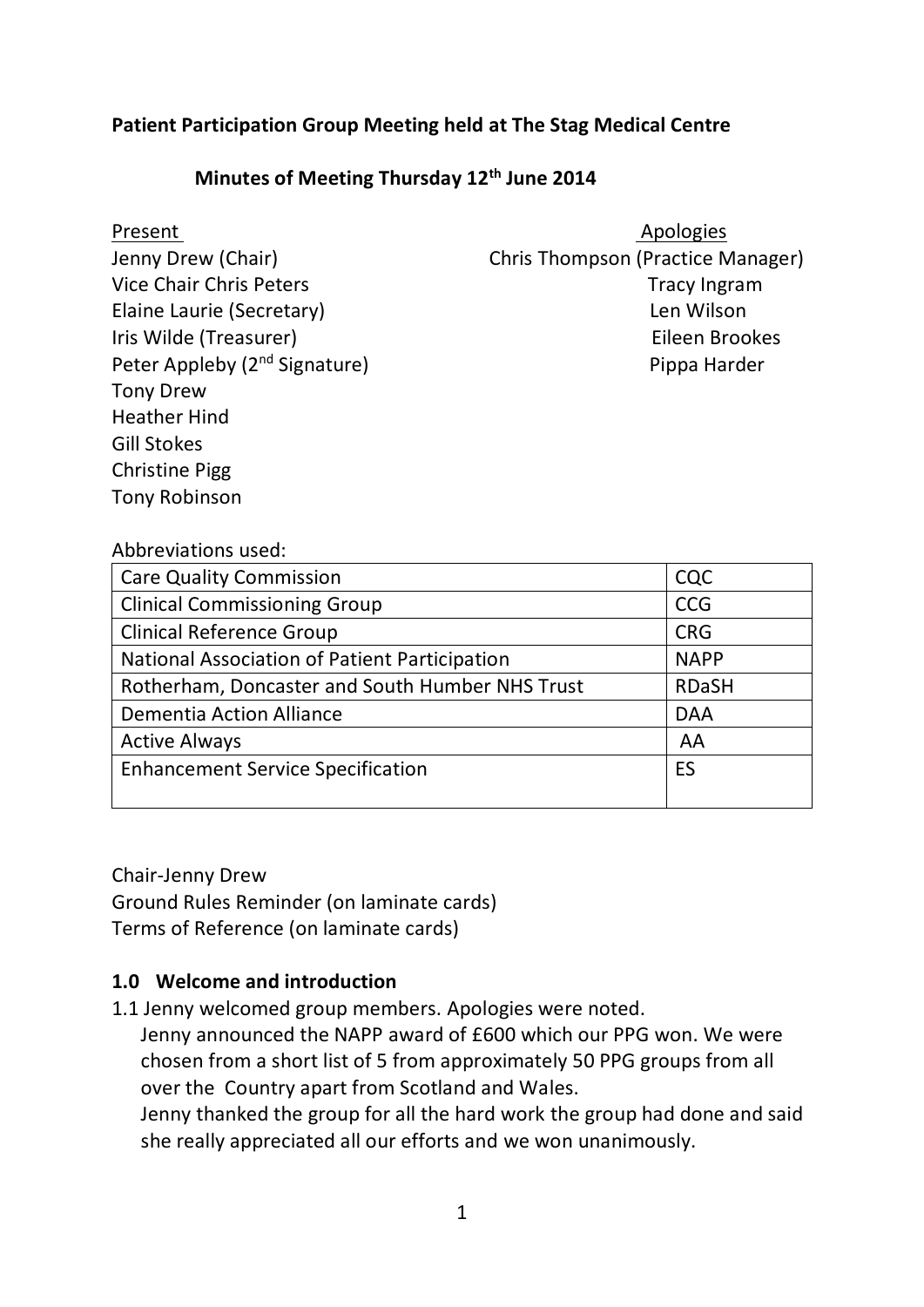#### **2.0 Group Business:**

2.1 Approval of minutes of last meeting held 15th May 2014. Iris asked about what was happening about the screen for Rose Court and how much will it cost. This will be discussed at the next meeting in July as Chris was on annual leave at time of meeting.

# 2.2 Matters Arising

Feedback for PPG and health awareness week held  $1<sup>st</sup>$ -6<sup>th</sup> June was that there wasn't much response from patients at the Stag surgery. Rose Court was a similar situation. Leaflets were handed out on healthy eating and drinking and it was pointed out that if patients wanted to discuss any problems to make an appointment with the nurse.

At Rose Court they didn't take much interest in the table display – Elaine thought it was too busy and messy. When we do the flu days we will have to consider whether it is worth promoting health and wellbeing,  $a$  – do we want to do is and  $b$  – is it necessary. Nurses are handing out information and prescribing exercises. Chris is to liaise with Jean Toner, the Practice Nurse to help promote the health promotion activities within the surgery.

In the future we need to look at where and what we display.

The appointment systems still seems to be a problem. Appointment held up, not being able to see a doctor of their choice and was told they need to phone back the following week. Misinformation and dissatisfaction. (The attitude of one of the GPs was questioned – the person wouldn't name the Doctor but they have refused to see the GP in question which they have the right to do but GPs have to be able to change their approach to each individual patient?)

Chris has dealt with GPs attitude and reception staff regarding appointments, etc. in-house.

First point of call when an appointment is unavailable receptionists need to speak to Andrea and if she is unavailable speak to Chris the Practice Manager as they can open up appointments. As a PPG group we are only able to inform the practice manager of any problems. Chris has asked if we can do a piece of work looking at why patients are leaving the surgery. Jenny will have a meeting with Chris with concerns on Doctors reception staff and nurses.

2.3 Tony Robinson reported on the development of the Domestic Abuse, South Yorkshire police have leaflets which he found to be really good and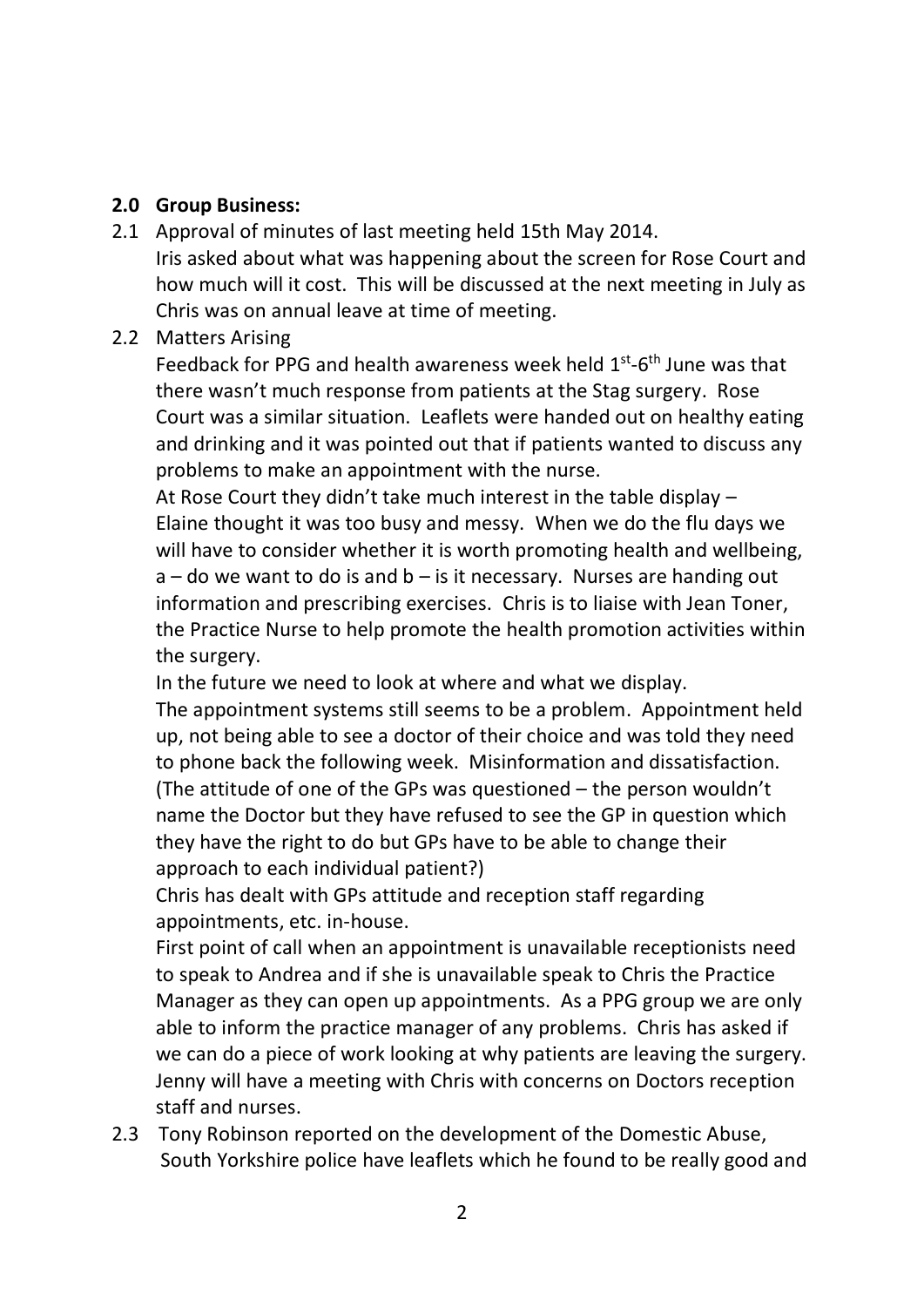informative and he will bring them for the PPG to view.

- 2.4 Pippa is doing a poster on prepaid prescription's and also a notice for the Disabled and elderly to put on their doors to ask (Please knock and wait) And Pippa is going to look into alarms for their doors which are about £20.
- 2.5 A notice was to be put up for patients only parking at the Stag surgery. It will be looked into. Could Staff parking be looked at either parking in the space at the back of the surgery or could the Church provide free parking spaces for a few staff cars?

# **3.0 NAPP conference Feedback**

3.1 The conference went well and we received our award which was very nice with a possibility that it may be announced in the Rotherham Advertiser and we could mention it at the PPG Network.

 The talk was on all primary care what it means to patients and a lot of the issues raised by PPG groups were the same concerns as our group with some very sensitive issues and how to deal with them by the Chairs of PPG groups, sift through issues, raise awareness and be tenacious. A lot of the groups are led by doctors and practice managers which makes it harder for groups to change. The ESS (enhancement service specification) is replacing the DES and all practices have got to have a PPG before they can submit anything to get any reimbursement. Previously the money per head per population was £1.10 the ESS is 35 pence and far less but even so with a population of over eleven and a half thousand that is still £4500.00 every year. The money goes into the coffers of the surgeries and as a PPG we would expect to be able to have a say in where it was to be spent as we have done previously. Re the screen for Rose Court there has been no feedback at the moment. It was raised that there appears to be dissatisfied patients and being able to discuss with the doctors issues that have been brought to the attention of the PPG.

 There was discussion about reasons why patients may be dissatisfied with particular doctors and the possible reasons why doctors appear to be behaving unsatisfactorily  $-$  'a lot is about the state of the Health Service as it is at the moment and GP Practices not being funded as they were previously'.

 Jenny agreed to take the issues raised to Chris and Dr Abbey in a separate meeting.

There should be a replacement for Doctor Proctor after August?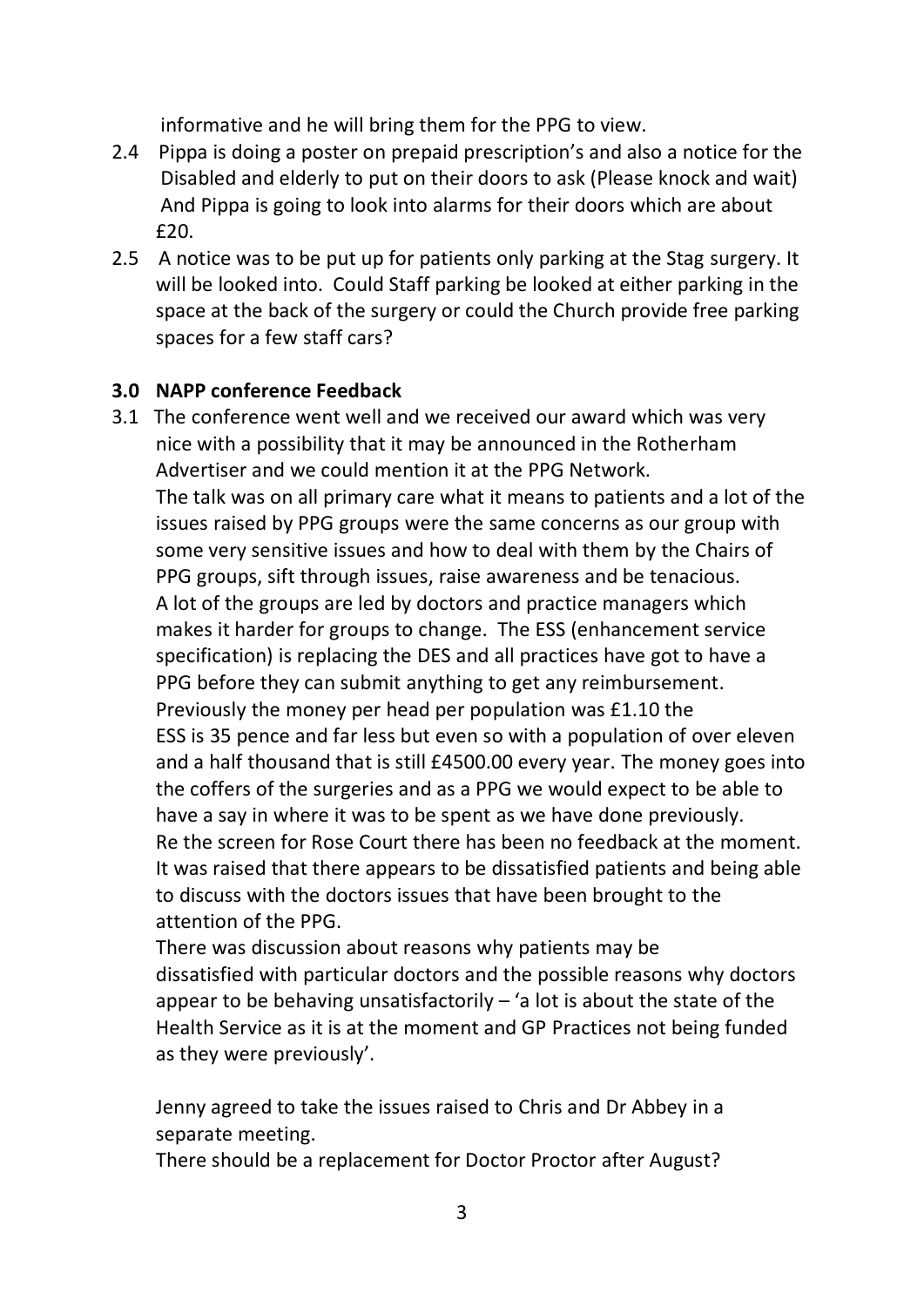# **4.0 PPG Awareness Week 1st to 6th June feedback-Jenny Drew**

4.1 We dealt with this item at the start of the meeting during matters arising.

#### **5.0 News from Practice – Chris Thompson**

5.1 No news from the Practice. It was reported that some prescriptions have gone astray which Chris will hopefully explain what happened. We looked at the box in the surgery and they are locked so no one can get the prescriptions only staff.

# **6.0 Any other business**

6.1 The Newsletter Eileen is on with it there is a picture of Elaine on her bike and an article on the Sky ride course she has took part in to get people cycling again another article on Active Always with pictures of Chris Iris and Elaine promoting Active Always.

The Newsletter will be on line and a few that

 will be laminated for the surgeries are to stay in the surgeries but we are not paying for them to be printed again as we had so many left over from the last newsletter.

 Good quality paper will need to be purchased to reproduce a few Newsletters.

- 6.2 The money we were awarded needs to be looked after. Jenny asked for volunteers for Treasurer and a second signature. Iris Wilde volunteered as Treasurer and Peter Appleby is the second signature for the account which will be named the Stag Medical Practice PPG at the Yorkshire Bank.
- 6.3 The first Item to be purchased will be a new Dictaphone that will cut out background noise and furniture for the carers corner which Pippa may be able to give advice on, plus a couple of tables which we need for Flu Days and any other participating days that we get involved in. We will try and arrange an Awareness Day for the Careers Corner.
- 6.3 On Flu days we be raising money for MacMillan, Rotherham Cancer care and the Talking Newspaper divided equally between the three. Money was raised from selling knitted chicks £20 in the surgery and it went to Talking Newspaper who were very grateful.

 Heather is going to enquire if Asda and Morrison's supermarkets would Include our PPG in the token collection from customers.

 Elaine asked if with permission from Chris Thompson we could sell books in the surgery's towards our PPG group. Jenny directed Elaine to Chris to see if this was possible